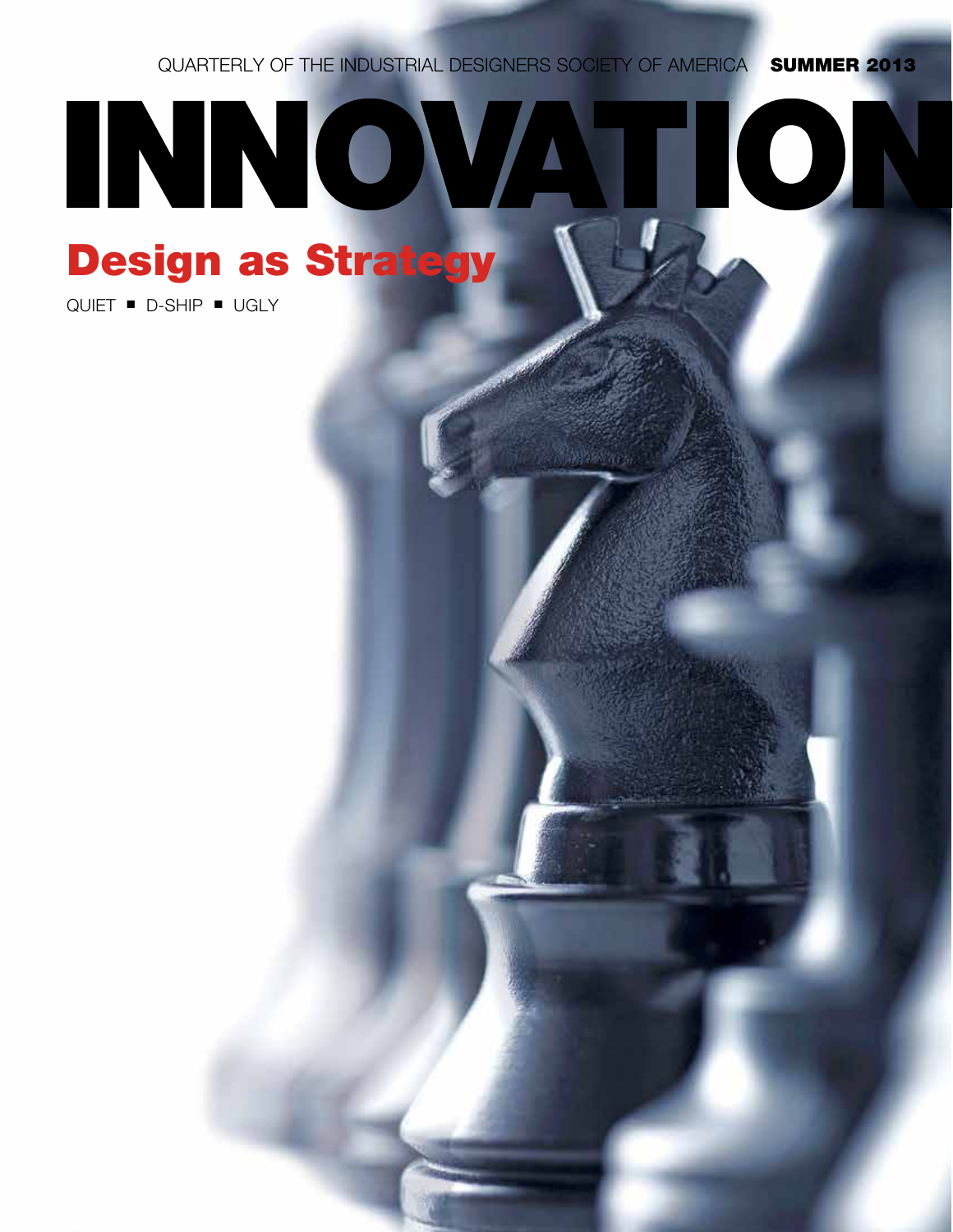# How Much Does Your Organization Weigh?

ost organizations are like VCRs<br>blinking 12:00. They are poorly<br>designed, out of date and illblinking 12:00. They are poorly designed, out of date and illprepared to survive, let alone thrive, in the modern environment. Organizations today face increasing pressure from multiple stakeholders and relentless global competition, forcing them to become more innovative in everything they do and produce. Similar to a house that is composed of numerous poorly designed add-ons, most organizations are kludges of ill-fitting pieces and parts that were added over time with little consideration for the overall design.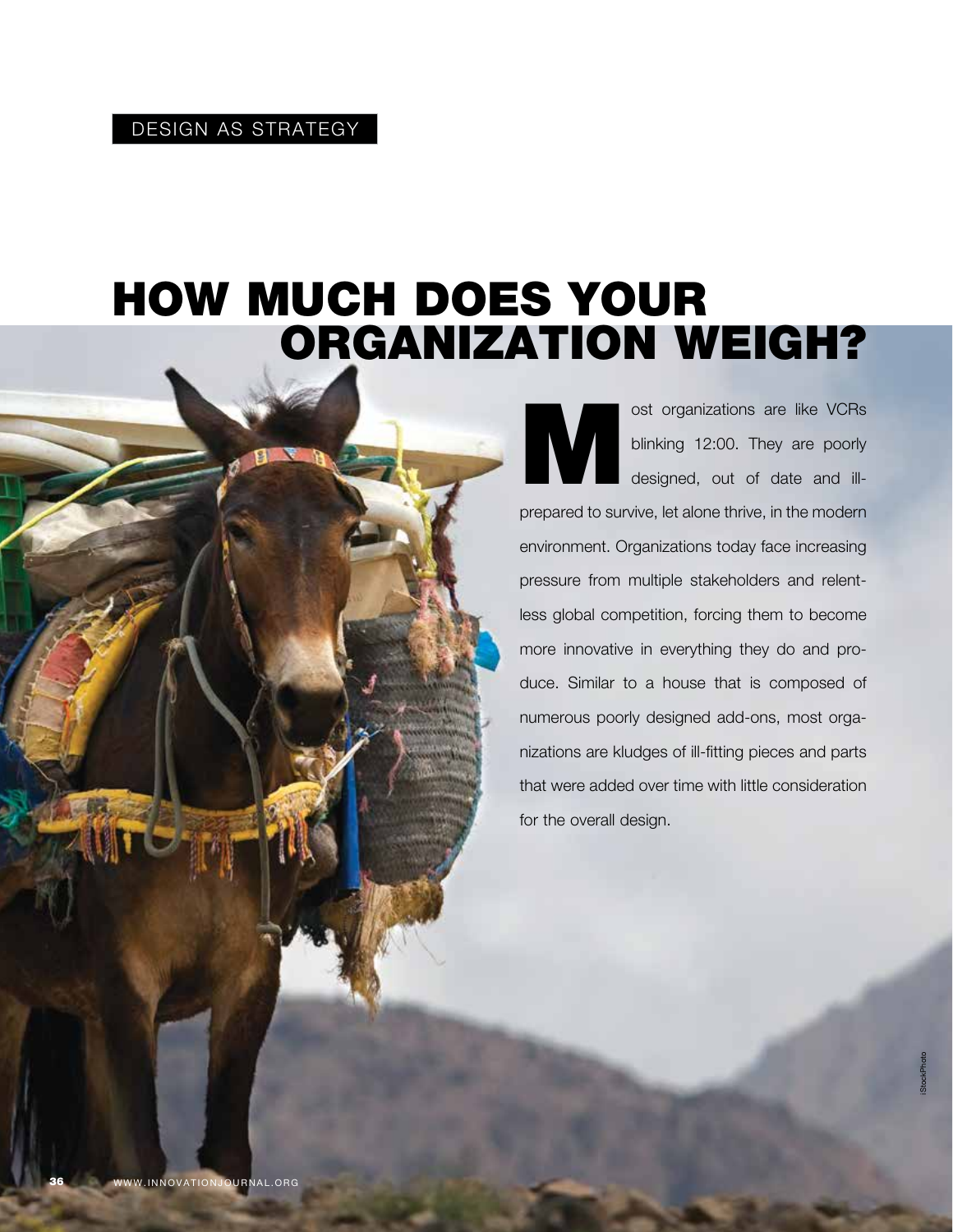

By John R. Latham john@johnlatham.info ■ www.johnlatham.info

John Latham, Ph.D., is director of the Monfort Institute, a research, executive-education and applications lab at the University of Northern Colorado. As a social scientist and designer, he enjoys a variety of activities from research and teaching to consulting and writing.

Too often each time a problem occurs in an organization, a counter-productive structure is added in the form of new policies, rules or procedures, which weigh the employees down and reduce innovation and agility. This bureaucracy creep is like adding rocks to the employees' backpacks as they try to climb the mountain thus dooming them to a working life of Sisyphean tasks.

To meet these challenges and create organizations where the employees are free to innovate and do what is best for the customers and stakeholders, leaders will have to redesign and align their organizational systems, including the overall enterprise, strategic management, operations and workforce development systems, to name just a few. This begs the question, What can designers of organizational systems learn from industrial design?

#### Learning to Create Better Organizations

Humans make poor machines, yet many to most organizations were designed using a machine metaphor with people as cogs that conform to procedures and produce predictable results. These machines were designed to extract the most productivity out of the workforce to benefit a small group of stakeholders, primarily the investors and management. Originally, the concept of bureaucracy was intended as a good thing. Who could argue with the notion of a rational and efficient organization? The wide variety of human stakeholders who have to work in and interact with the organization—that is who. The thinking about organizations has evolved to include other metaphors, such as biological systems, brains, political systems and so forth; however, the actual application of such ideas to organization design lags. While developing new theories, paradigms and metaphors to help us think about organization design is important, there is a gap between our thinking about organization design and the actual process of designing organizations and their systems.

Historically, as with organizations, many products and services were designed focusing on features and functions, or technical requirements, with little regard for the user experience. Consequently, we ended up buying VCRs with many more features and functions than any normal human would or could ever use. However, unlike organization design, industrial design has evolved to include human-centered design approaches and methods that create product and service experiences.

Organization designers can learn much from the contemporary industrial design approaches to design organizations that create experiences and sustainable value for multiple stakeholders: customers, investors, the workforce, suppliers and partners, the community and the natural environment. While some organizations, such as IDEO and the Monfort Institute, are already applying design thinking and systems thinking to a variety of organizational systems and processes, for these efforts to continue to grow, the leaders of the modern organization will need to become chief organization designers and lead the design of their organizations to achieve and sustain high performance.

#### Leader as Designer

Unfortunately, most business schools do not prepare leaders to design organizations and their complex systems. With few exceptions, most business schools teach future leaders and managers how to apply existing tools, techniques and technologies to run a business in a way that maximizes the return on investment. Consequently, most executives spend their careers trying to optimize the systems they inherited. As Thoreau wrote, "The mass of men lead lives of quiet desperation." The corollary in the modern organization might be, "Most leaders spend their careers desperately trying to optimize poorly designed systems." What does a leader need to do to become an organization designer?

Leaders must learn to think differently about their organizations and how they operate. Specifically, they need to learn to apply the concepts of design thinking and systems thinking to the design of the organizational systems. Design thinking applied to organization design includes a deeper understanding of, and empathy for, the human experiences of the multiple internal and external stakeholders who interact with the organization. A deeper understanding of what it is like to experience the organization informs a creative process that asks the question, What could be?

Leaders as designers of sustainable high performance have a low need to be solely responsible for innovation or organizational success, are respectful of others regardless of their positions and are highly collaborative. Collaboration is a key aspect of IDEO's philosophy, which is based in part on the collective creativity of the group versus the creativity of a lone genius. Collaboration helps improve the design and the deployment of new organizational systems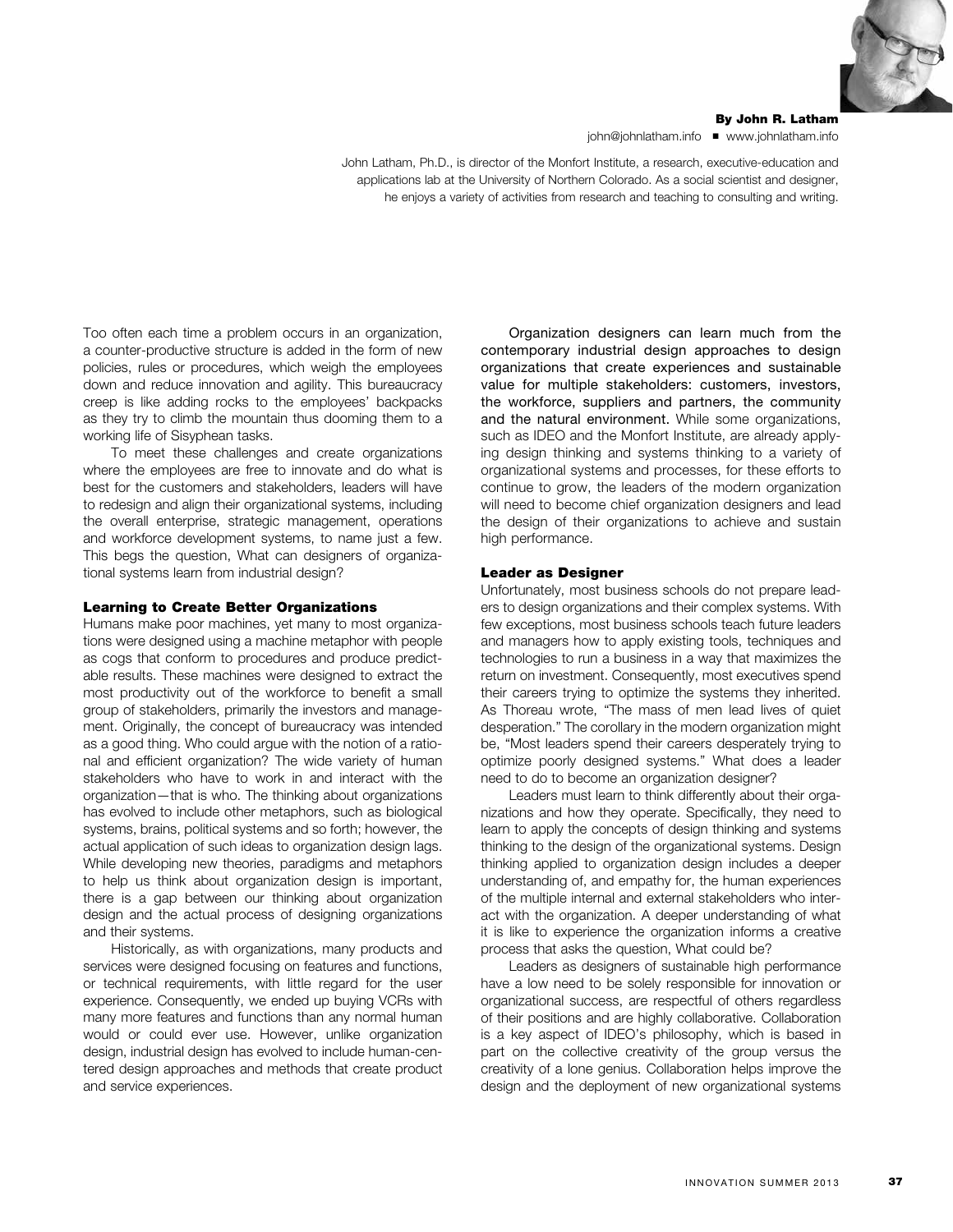### DESIGN AS STRATEGY



by involving multiple stakeholders and perspectives in the process. Design thinking goes beyond simply reallocating scarce resources to achieve organizational goals—a zerosum game—to designing new systems that create value for multiple stakeholders.

Leaders as designers are systems thinkers who are motivated to work with systems, manage large amounts of information and learn from the past to help inform better designs in the future. Many of the issues we face today are created by individual system components that were designed based on little understanding or consideration of the other related components, processes and systems. This often results in unintended consequences that are separated in both time and space, making it difficult to understand the cause-and-effect relationships and thus to learn from experience what works and what doesn't work. To design organizational systems that are aligned and congruent and create the desired near- and long-term results, the leader needs a deeper understanding of systems thinking. To actually apply design and systems-thinking concepts to organization design requires a method that integrates design thinking and systems thinking.